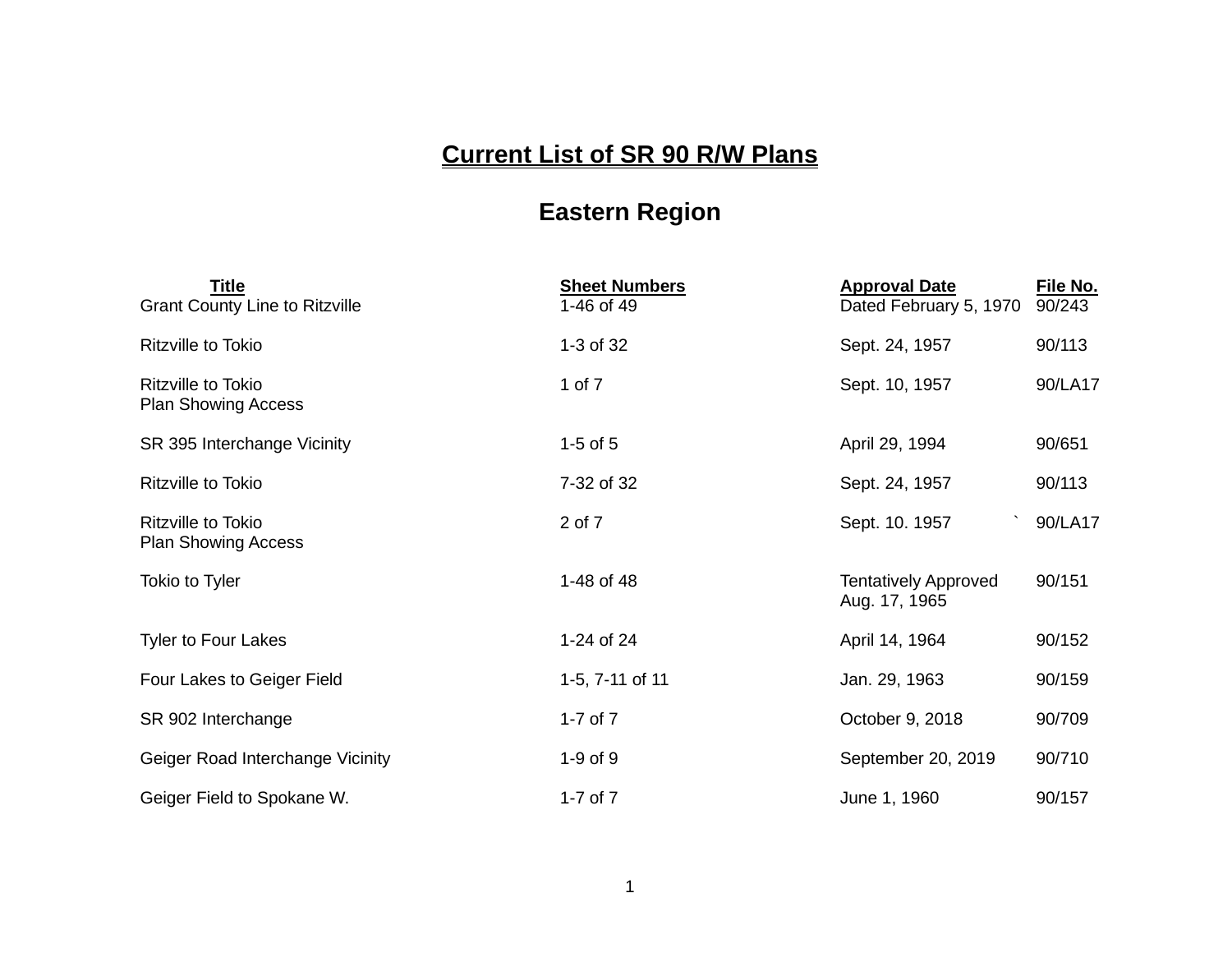## Corp. Limits

| Spokane West Corp. Limits to<br>Cedar St.             | $1-6$ of $6$  | Jan. 19, 1960                          | 90/168  |
|-------------------------------------------------------|---------------|----------------------------------------|---------|
| Spokane: Cedar St. to Garfield St.                    | $1-8$ of $8$  | Jan. 9, 1962                           | 90/163  |
| Garfield Street to Jct. SR 395                        | 1-15 of 15    | Approved & Adopted<br>August 23, 2005  | 90/704  |
| Jct. SR 395 to Sprague Ave.<br>I/C Vicinity           | 1-13 of 13    | Approved & Adopted<br>August 23, 2005  | 90/705  |
| Sprague Ave. Interchange                              | 1 & 7 of 11   | Approved & Adopted<br>October 17, 1997 | 90/698  |
| Spokane to Greenacres                                 | 4-6 of 25     | April 21, 1953                         | 90/117  |
| Argonne Road Interchange                              | 1 & 2 of 2    | December 10, 1971                      | 90/319  |
| Spokane to Greenacres<br><b>Plan Showing Access</b>   | 1 & 2 of 5    | April 28, 1953                         | 90/LA2  |
| Argonne Rd. I/C Vicinity<br>to Pines Rd. I/C Vicinity | 1-7 of $7$    | August 31, 2001                        | 90/702  |
| Spokane to Greenacres                                 | 10 & 11 of 25 | April 21, 1953                         | 90/117  |
| Spokane to Greenacres<br><b>Plan Showing Access</b>   | 3 of 5        | April 28, 1953                         | 90/LA20 |
| Evergreen Road Interchange                            | $1-6$ of $6$  | December 23, 1997                      | 90/697  |
| Sullivan Rd. Interchange                              | 1-7 of $7$    | Approved and Adopted                   | 90/706  |